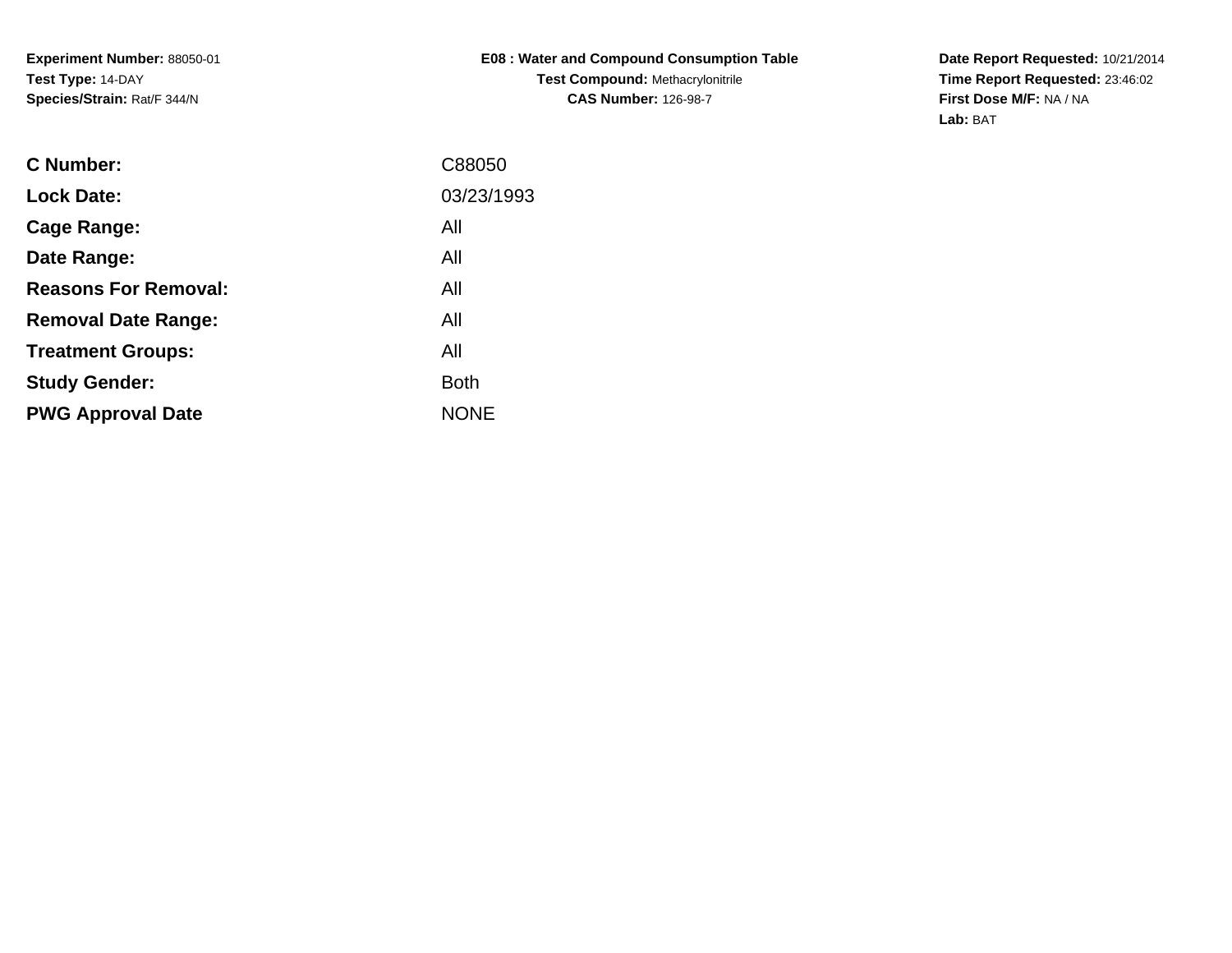**Date Report Requested:** 10/21/2014 **Time Report Requested:** 23:46:02**First Dose M/F:** NA / NA**Lab:** BAT

| week |                      |              | 0 G/L                |                          |                      |                     | $0.3$ G/L            |                    |                      |                     |                      |              | $0.6$ G/L            |                          |               |              |
|------|----------------------|--------------|----------------------|--------------------------|----------------------|---------------------|----------------------|--------------------|----------------------|---------------------|----------------------|--------------|----------------------|--------------------------|---------------|--------------|
|      | <b>DAILY</b><br>FEED | FEED<br>hour | <b>BODY</b><br>WT(g) | <b>NUM</b><br><b>WTS</b> | <b>DAILY</b><br>FEED | <b>FEED</b><br>hour | <b>BODY</b><br>WT(g) | <b>NUM</b><br>WTS. | DOSE/<br><b>CTRL</b> | DOSE/<br><b>DAY</b> | <b>DAILY</b><br>FEED | FEED<br>hour | <b>BODY</b><br>WT(g) | <b>NUM</b><br><b>WTS</b> | DOSE/<br>CTRL | DOSE/<br>DAY |
|      | 12.6                 | 730          | 126.6                | 5                        | 13.1                 | 730                 | 128.0                | 5                  | 1.04                 | 30.7                | 12.1                 | 730          | 128.4                | 5                        | 0.96          | 56.5         |
|      | 10.7                 | 123          | 151.3                |                          | 11.8                 | 123                 | 153.3                | 5                  | 1.10                 | 23.1                | 11.3                 | 124          | 147.8                |                          | 0.06          | 45.9         |
|      | 11.3                 | 429          |                      |                          | 8.6                  | 429                 |                      |                    | 0.76                 |                     | 12.8                 | 857          |                      |                          | 1.13          |              |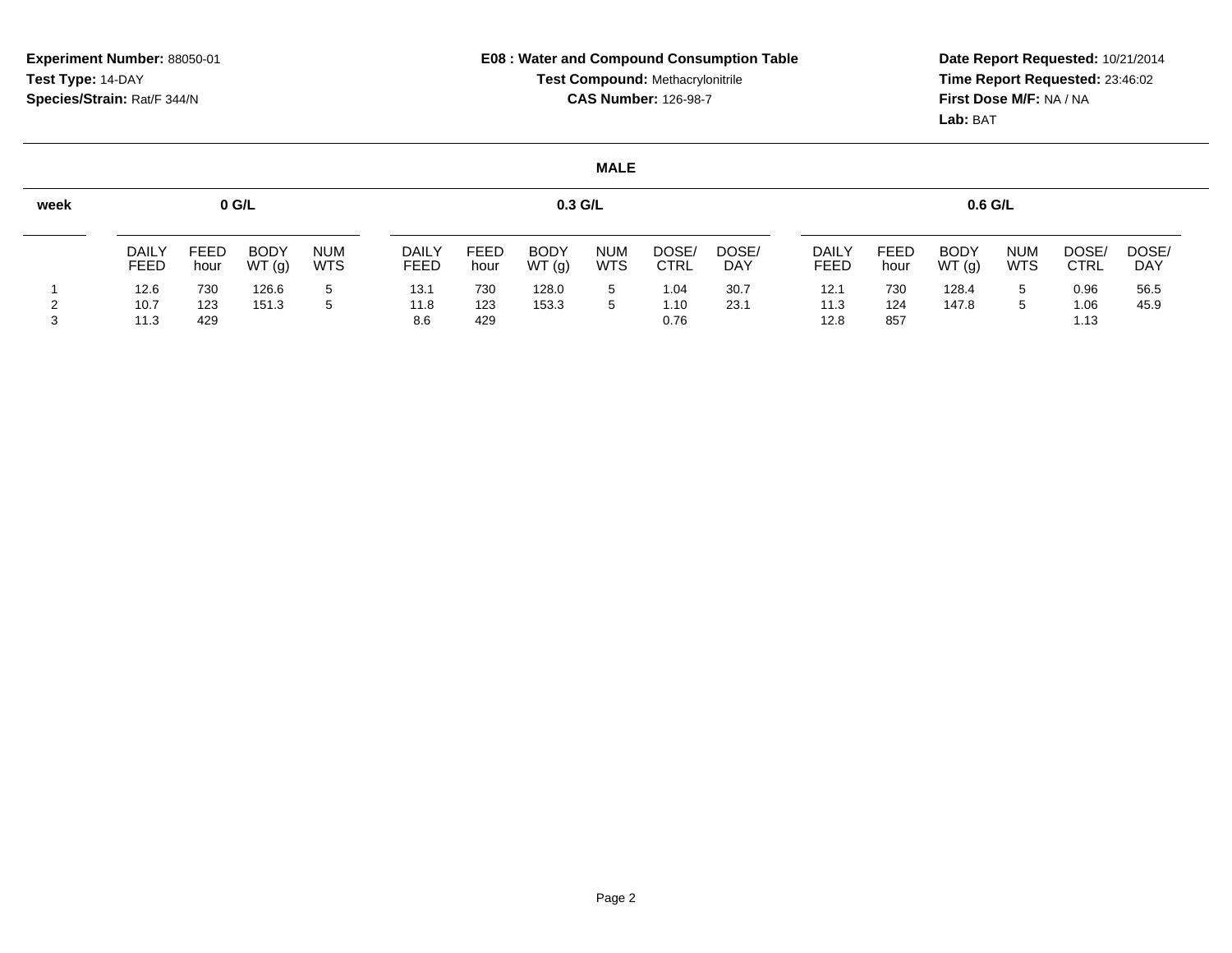**Date Report Requested:** 10/21/2014 **Time Report Requested:** 23:46:02**First Dose M/F:** NA / NA**Lab:** BAT

| week   |                      |                   | 1.2 G/L              |                          |                      |                     |                      |                     | 2.4 G/L              |                          |                      |                     |
|--------|----------------------|-------------------|----------------------|--------------------------|----------------------|---------------------|----------------------|---------------------|----------------------|--------------------------|----------------------|---------------------|
|        | DAILY<br>FEED        | FEED<br>hour      | <b>BODY</b><br>WT(g) | <b>NUM</b><br><b>WTS</b> | DOSE/<br><b>CTRL</b> | DOSE/<br><b>DAY</b> | <b>DAILY</b><br>FEED | <b>FEED</b><br>hour | <b>BODY</b><br>WT(g) | <b>NUM</b><br><b>WTS</b> | DOSE/<br><b>CTRL</b> | DOSE/<br><b>DAY</b> |
| 2<br>3 | 10.7<br>10.0<br>11.3 | 730<br>124<br>857 | 126.8<br>135.7       | 5<br>5                   | 0.85<br>0.93<br>1.00 | 101.3<br>88.4       | 7.7<br>8.3           | 853<br>857          | 128.2<br>113.8       | 5<br>5                   | 0.72<br>0.73         | 162.4               |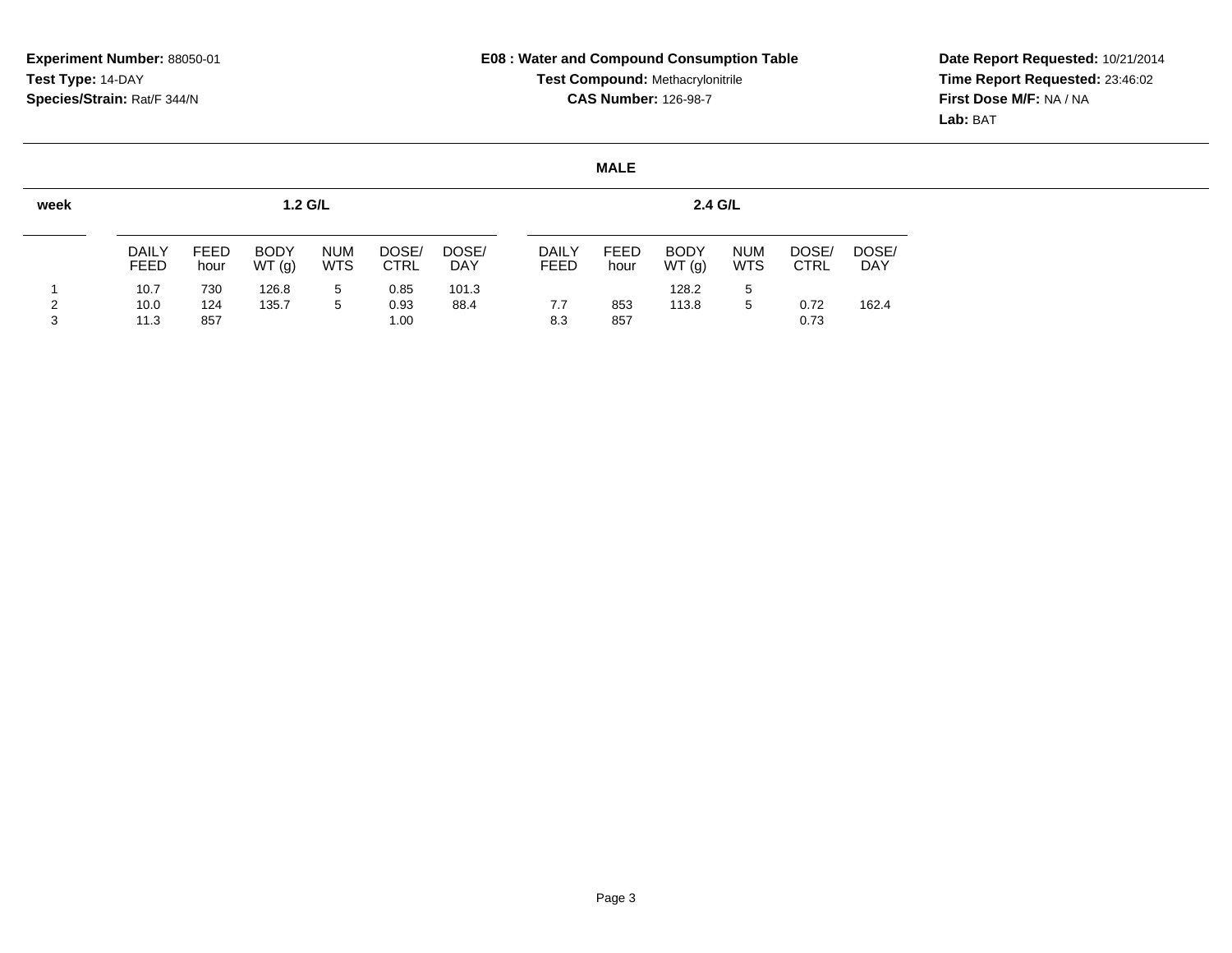**Date Report Requested:** 10/21/2014 **Time Report Requested:** 23:46:02**First Dose M/F:** NA / NA**Lab:** BAT

| week        |                       |              | 4.8 G/L              |                          |                      |                     |
|-------------|-----------------------|--------------|----------------------|--------------------------|----------------------|---------------------|
|             | DAIL Y<br><b>FEED</b> | FFFD<br>hour | <b>BODY</b><br>WT(q) | <b>NUM</b><br><b>WTS</b> | DOSE/<br><b>CTRL</b> | DOSE/<br><b>DAY</b> |
| 1<br>2<br>3 | 5.3<br>4.9            | 853<br>857   | 128.9<br>98.5        | 5<br>5                   | 0.50<br>0.43         | 258.3               |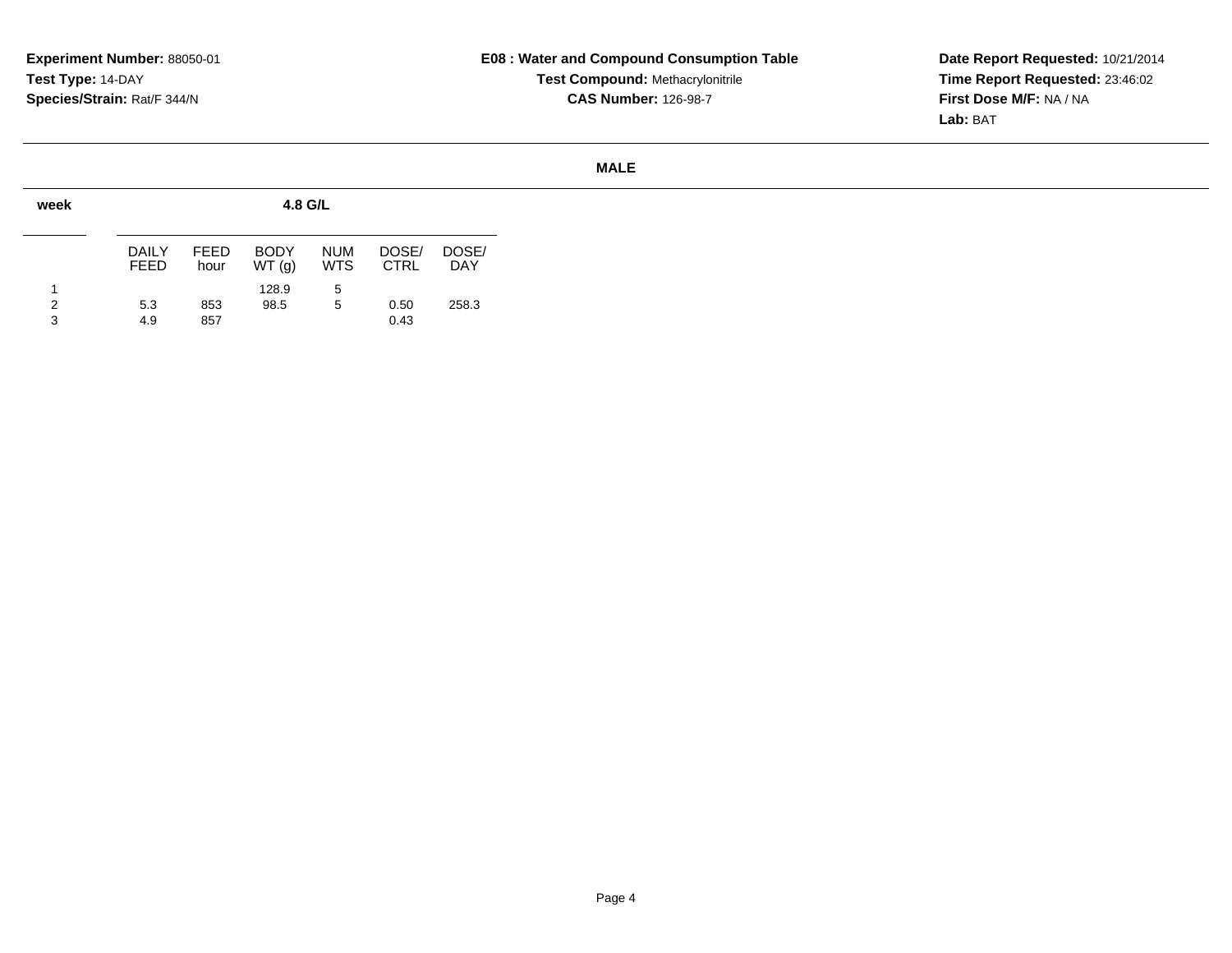# **Date Report Requested:** 10/21/2014 **Time Report Requested:** 23:46:02**First Dose M/F:** NA / NA**Lab:** BAT

| week |                       | $0$ G/L       |                      |                          |                       |               | $0.3$ G/L            |                          |               |                     |                       |               | $0.6$ G/L            |                          |               |                     |
|------|-----------------------|---------------|----------------------|--------------------------|-----------------------|---------------|----------------------|--------------------------|---------------|---------------------|-----------------------|---------------|----------------------|--------------------------|---------------|---------------------|
|      | <b>DAILY</b><br>WATER | WATER<br>hour | <b>BODY</b><br>WT(g) | <b>NUM</b><br><b>WTS</b> | <b>DAILY</b><br>WATER | WATER<br>hour | <b>BODY</b><br>WT(g) | <b>NUM</b><br><b>WTS</b> | DOSE/<br>CTRL | DOSE/<br><b>DAY</b> | <b>DAILY</b><br>WATER | WATER<br>hour | <b>BODY</b><br>WT(g) | <b>NUM</b><br><b>WTS</b> | DOSE/<br>CTRL | DOSE/<br><b>DAY</b> |
|      | 20.3                  | 122           | 126.6                | 5                        | 13.9                  | 122           | 128.0                | $5 -$                    | 0.68          | 32.6                | 10.8                  | 121           | 128.4                | 5.                       | 0.53          | 50.5                |
|      | 15.8                  | 124           | 151.3                | 5                        | 13.5                  | 123           | 153.3                |                          | 0.85          | 26.4                | 14.1                  | 123           | 147.8                |                          | 0.89          | 57.2                |
|      | 17.2                  | 120           |                      |                          | 14.5                  | 120           |                      |                          | 0.84          |                     | 14.5                  | 120           |                      |                          | 0.84          |                     |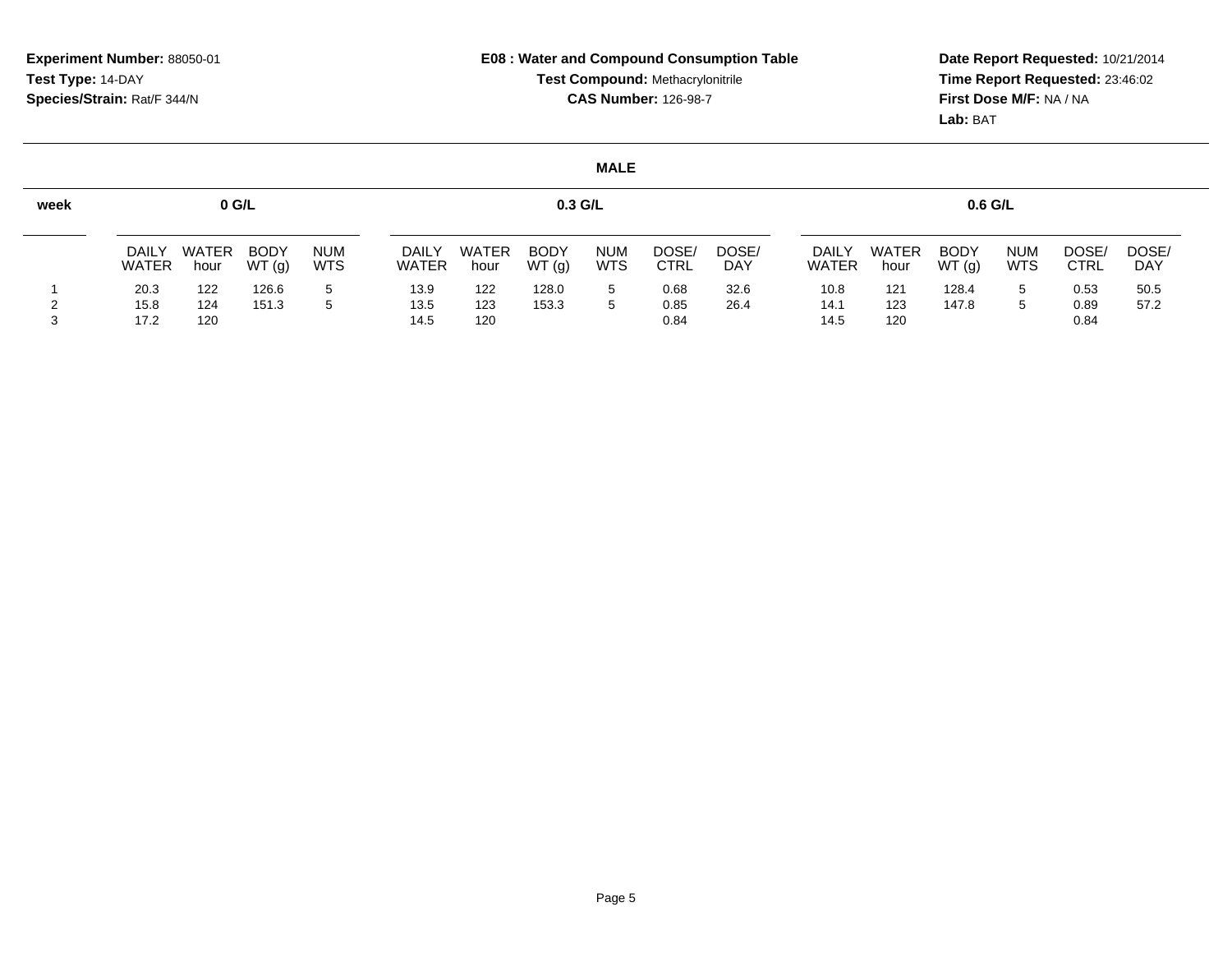# **Date Report Requested:** 10/21/2014 **Time Report Requested:** 23:46:03**First Dose M/F:** NA / NA**Lab:** BAT

| week   |                       |                      | 1.2 G/L              |                          |                      |              |                              |                      | 2.4 G/L              |                          |                      |                     |
|--------|-----------------------|----------------------|----------------------|--------------------------|----------------------|--------------|------------------------------|----------------------|----------------------|--------------------------|----------------------|---------------------|
|        | DAILY<br><b>WATER</b> | <b>WATER</b><br>hour | <b>BODY</b><br>WT(g) | <b>NUM</b><br><b>WTS</b> | DOSE/<br><b>CTRL</b> | DOSE/<br>DAY | <b>DAILY</b><br><b>WATER</b> | <b>WATER</b><br>hour | <b>BODY</b><br>WT(g) | <b>NUM</b><br><b>WTS</b> | DOSE/<br><b>CTRL</b> | DOSE/<br><b>DAY</b> |
| っ<br>3 | 6.0<br>10.7<br>11.2   | 121<br>123<br>121    | 126.8<br>135.7       | 5<br>5                   | 0.30<br>0.68<br>0.65 | 56.8<br>94.6 | 3.6<br>5.5<br>7.0            | 121<br>123<br>121    | 128.2<br>113.8       | 5<br>5                   | 0.18<br>0.35<br>0.41 | 67.4<br>116.0       |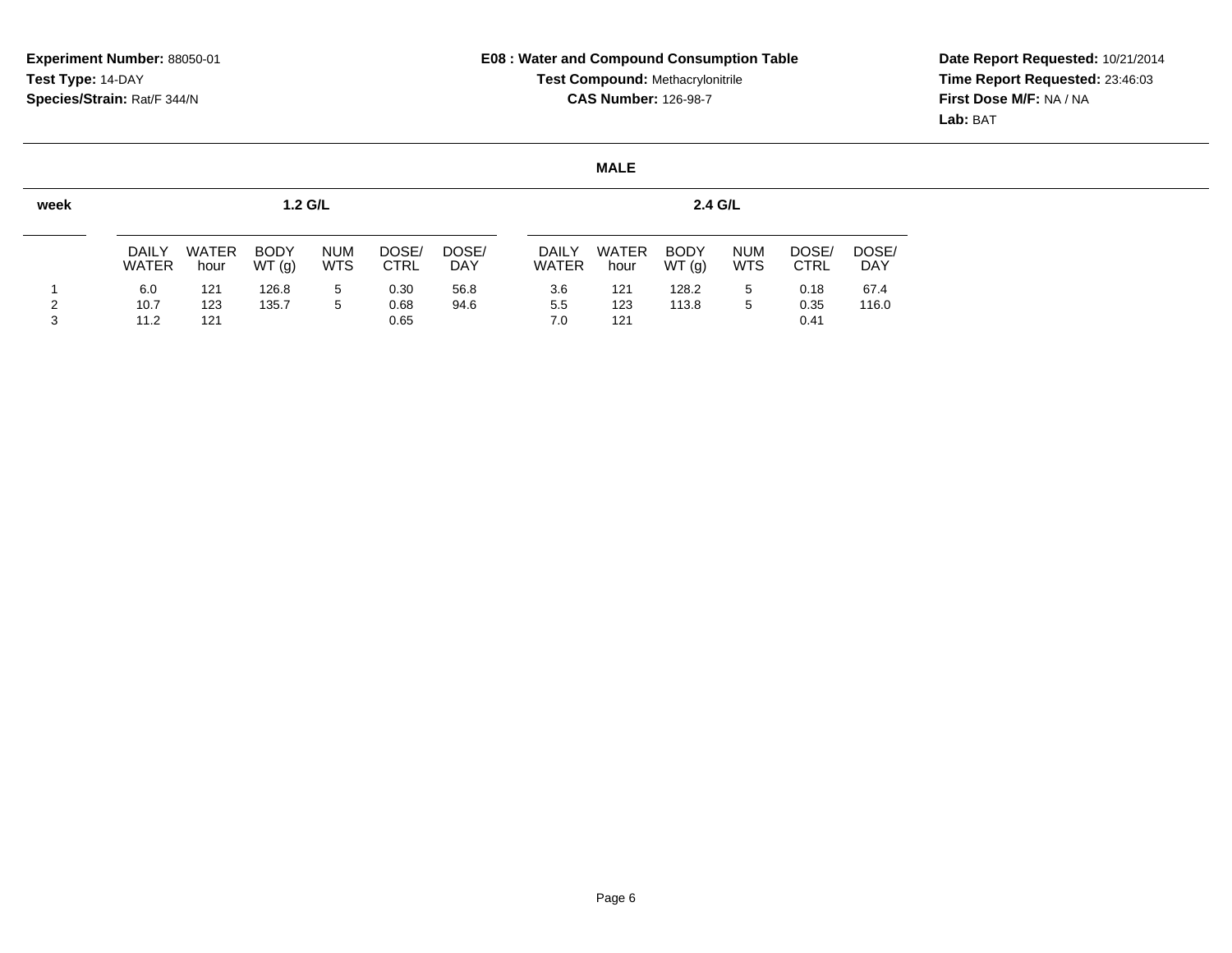**Date Report Requested:** 10/21/2014 **Time Report Requested:** 23:46:03**First Dose M/F:** NA / NA**Lab:** BAT

| week |                |                      |                      | 4.8 G/L                  |                      |                     |
|------|----------------|----------------------|----------------------|--------------------------|----------------------|---------------------|
|      | DAILY<br>WATER | <b>WATER</b><br>hour | <b>BODY</b><br>WT(q) | <b>NUM</b><br><b>WTS</b> | DOSE/<br><b>CTRL</b> | DOSE/<br><b>DAY</b> |
| 2    | 2.1            | 121                  | 128.9<br>98.5        | 5                        | 0.10                 | 78.2<br>97.5        |
| 3    | 2.0<br>4.4     | 123<br>121           |                      | 5                        | 0.13<br>0.26         |                     |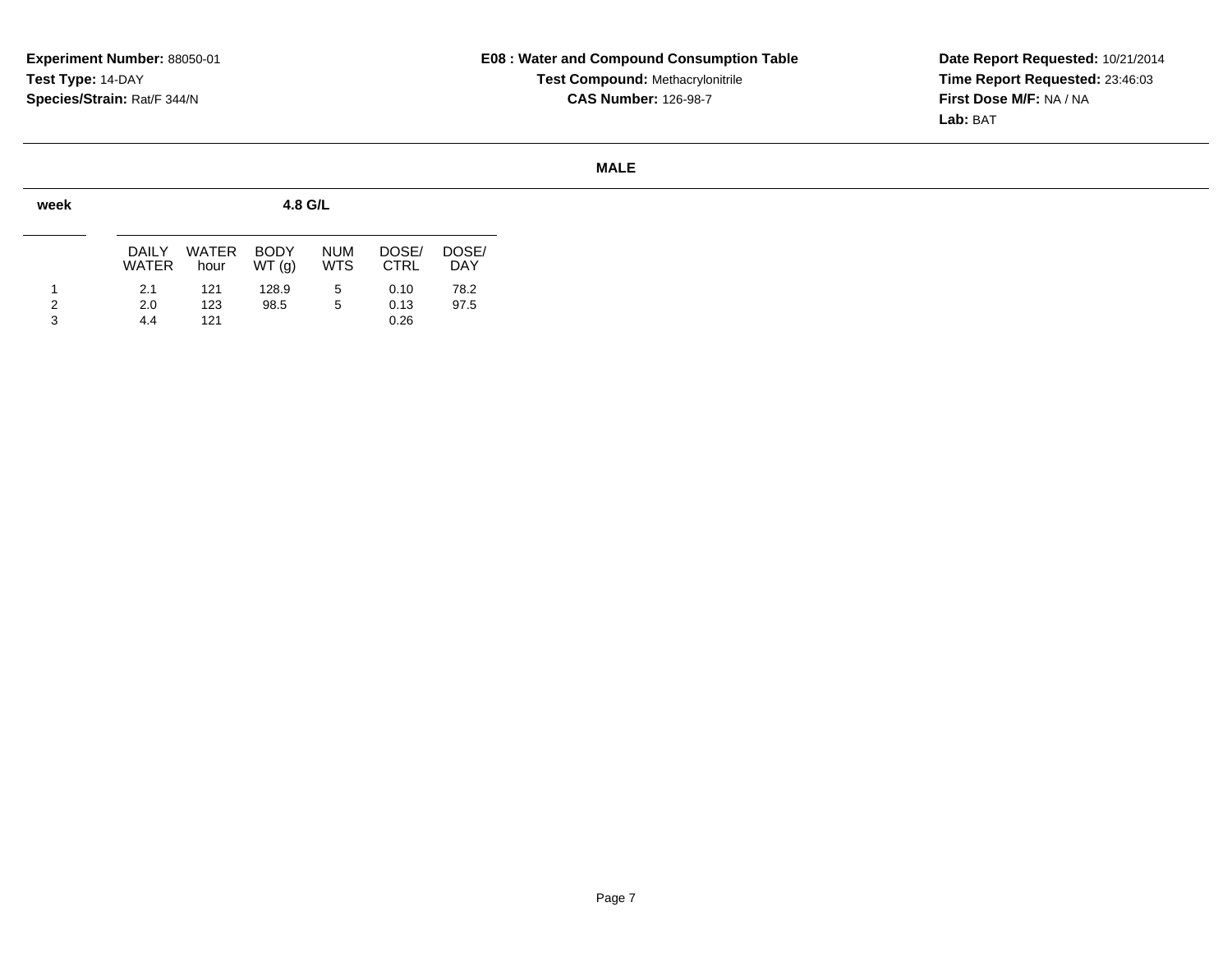**Experiment Number:** 88050-01**Test Type:** 14-DAY**Species/Strain:** Rat/F 344/N

**E08 : Water and Compound Consumption TableTest Compound:** Methacrylonitrile**CAS Number:** 126-98-7

\*\*\*END OF MALE DATA\*\*\*

**Date Report Requested:** 10/21/2014 **Time Report Requested:** 23:46:03**First Dose M/F:** NA / NA**Lab:** BAT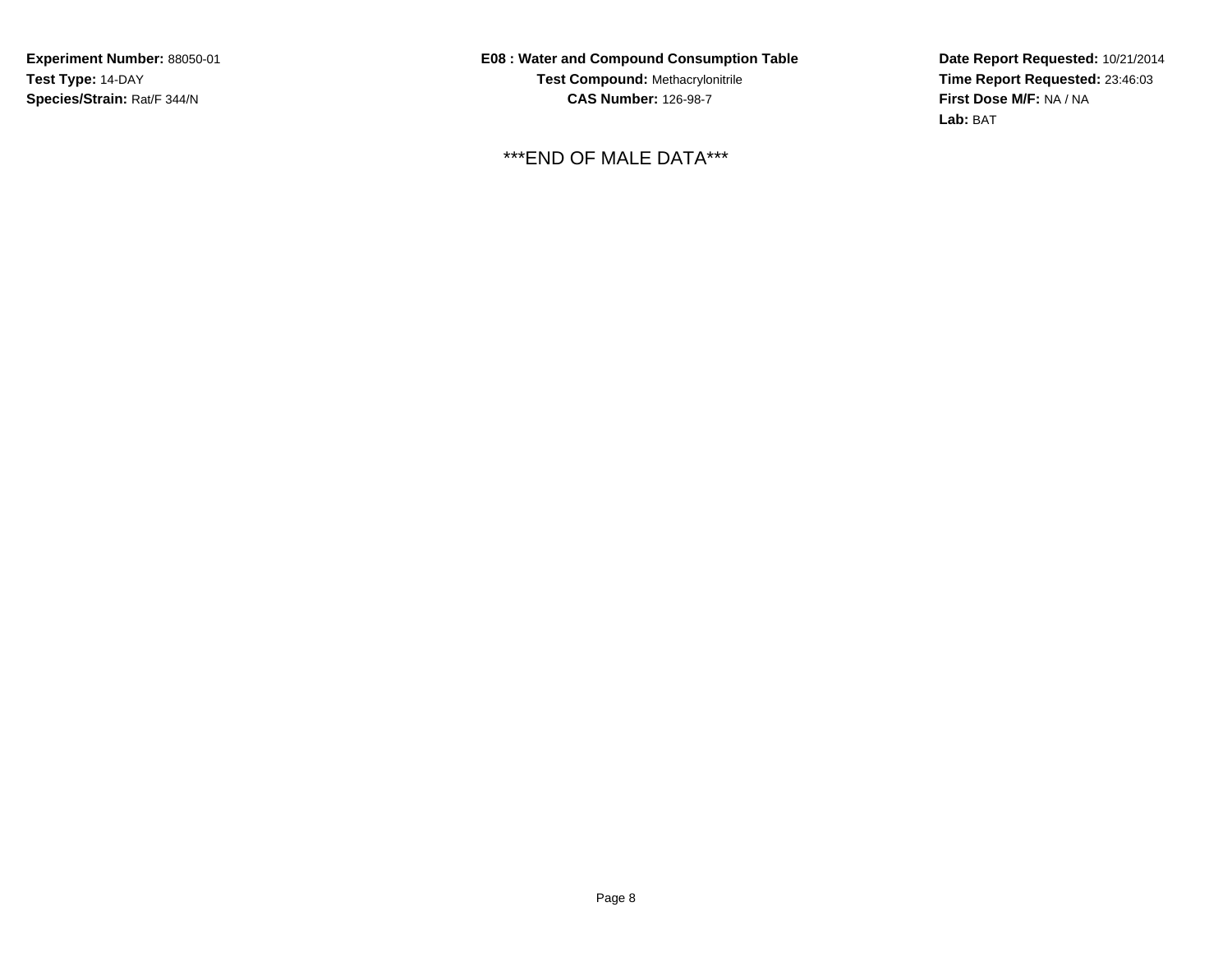**Date Report Requested:** 10/21/2014 **Time Report Requested:** 23:46:03**First Dose M/F:** NA / NA**Lab:** BAT

| week |                      |                     | $0$ G/L              |                          |                      |                     | $0.3$ G/L            |                          |                      |              |                      |              | 0.6 G/L              |                          |                      |                     |
|------|----------------------|---------------------|----------------------|--------------------------|----------------------|---------------------|----------------------|--------------------------|----------------------|--------------|----------------------|--------------|----------------------|--------------------------|----------------------|---------------------|
|      | <b>DAILY</b><br>FEED | <b>FEED</b><br>hour | <b>BODY</b><br>WT(g) | <b>NUM</b><br><b>WTS</b> | <b>DAILY</b><br>FEED | <b>FEED</b><br>hour | <b>BODY</b><br>WT(g) | <b>NUM</b><br><b>WTS</b> | DOSE/<br><b>CTRL</b> | DOSE/<br>DAY | <b>DAILY</b><br>FEED | FEED<br>hour | <b>BODY</b><br>WT(g) | <b>NUM</b><br><b>WTS</b> | DOSE/<br><b>CTRL</b> | DOSE/<br><b>DAY</b> |
|      | 9.4                  | 765                 | 113.0                |                          |                      |                     | 112.7                | -5                       |                      |              |                      |              | 115.5                | 5                        |                      |                     |
|      | 11.2                 | 93                  | 123.1                |                          | 9.3                  | 858                 | 121.6                | 5                        | 0.83                 | 22.9         | 9.7                  | 858          | 123.8                | 5                        | 0.87                 | 47.0                |
|      | 9.3                  | 852                 |                      |                          | 8.4                  | 852                 |                      |                          | 0.90                 |              | 9.2                  | 853          |                      |                          | 0.99                 |                     |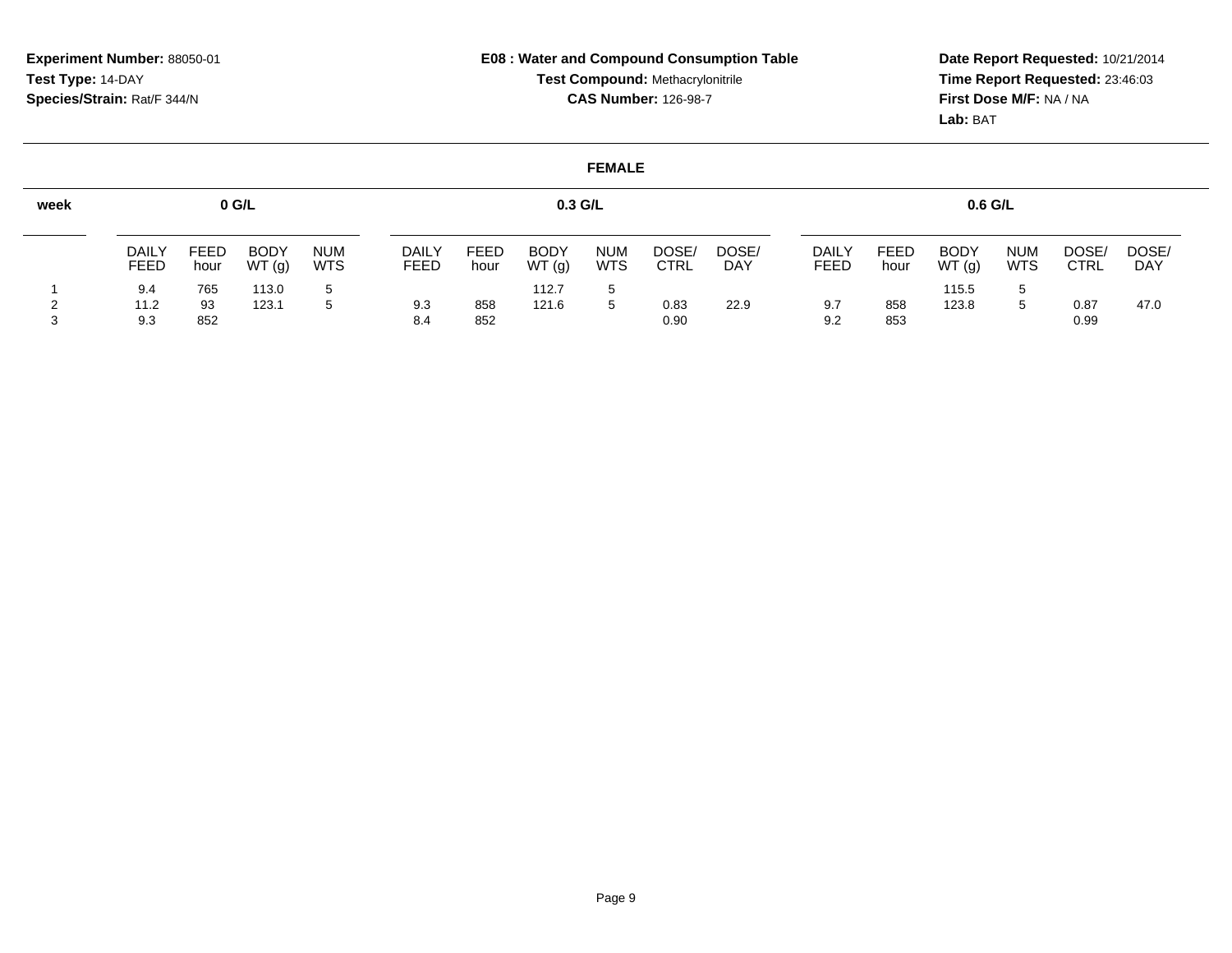<sup>853</sup> 1.00

3

# **E08 : Water and Compound Consumption TableTest Compound:** Methacrylonitrile**CAS Number:** 126-98-7

<sup>853</sup> 0.78

**Date Report Requested:** 10/21/2014 **Time Report Requested:** 23:46:03**First Dose M/F:** NA / NA**Lab:** BAT

#### **FEMALEweek**1 2**1.2 G/L**DAILY FEEDFEED hourBODY WT (g)NUM WTS <sup>5</sup> DOSE/ CTRLDOSE/ DAY115.78.9 <sup>858</sup> 120.0 <sup>5</sup> 0.79 89.0 9.3**2.4 G/L**DAILY FEEDFEED hourBODY WT (g)NUM WTS <sup>5</sup> DOSE/ CTRLDOSE/ DAY113.26.8 <sup>858</sup> 105.0 <sup>5</sup> 0.61 155.4 7.3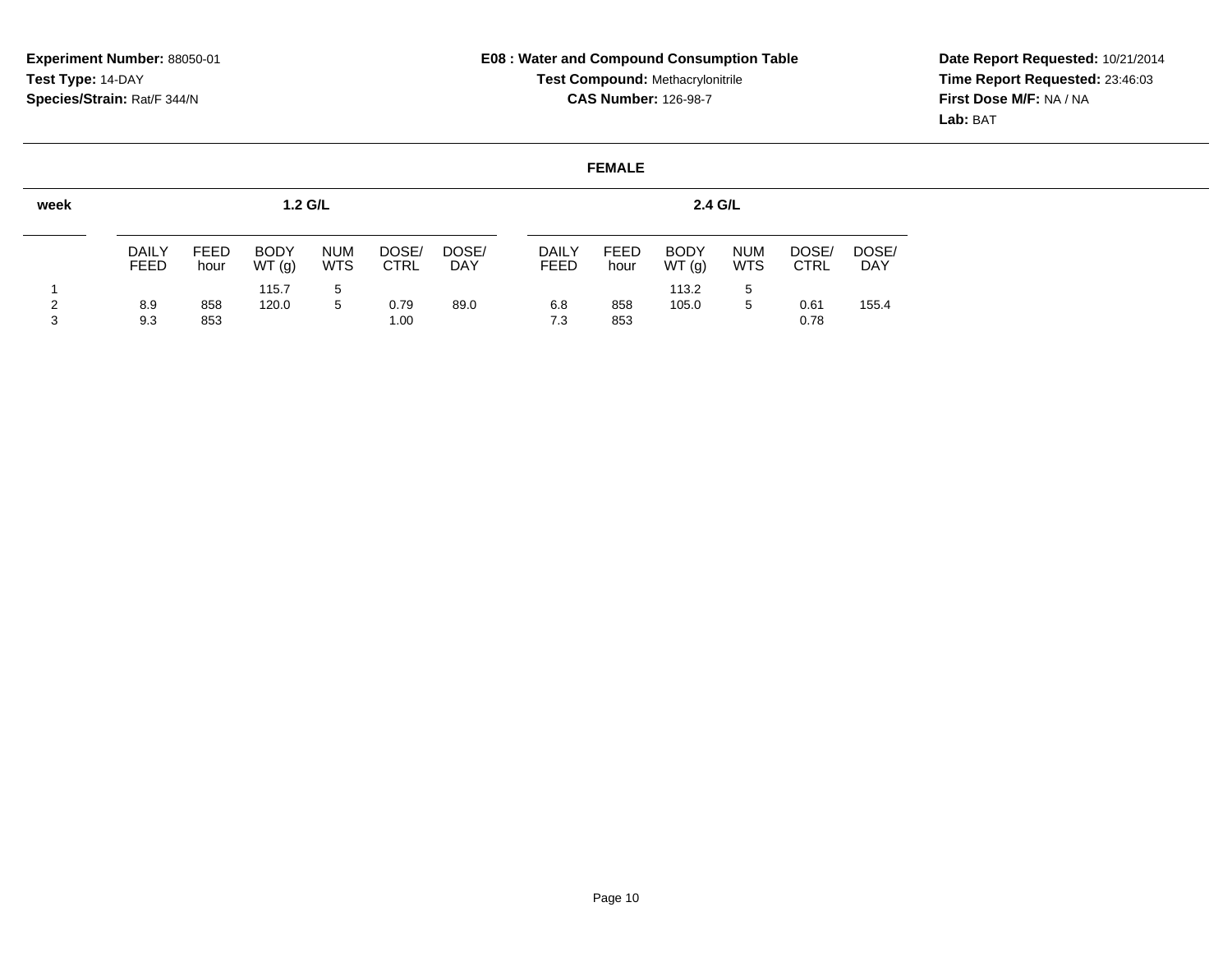**Date Report Requested:** 10/21/2014 **Time Report Requested:** 23:46:03**First Dose M/F:** NA / NA**Lab:** BAT

| week        |                |              | 4.8 G/L              |                          |                      |                     |
|-------------|----------------|--------------|----------------------|--------------------------|----------------------|---------------------|
|             | DAIL Y<br>FEED | FFFD<br>hour | <b>BODY</b><br>WT(q) | <b>NUM</b><br><b>WTS</b> | DOSE/<br><b>CTRL</b> | DOSE/<br><b>DAY</b> |
| 1<br>2<br>3 | 4.5<br>5.5     | 858<br>853   | 113.0<br>90.0        | 5<br>5                   | 0.40<br>0.59         | 240.0               |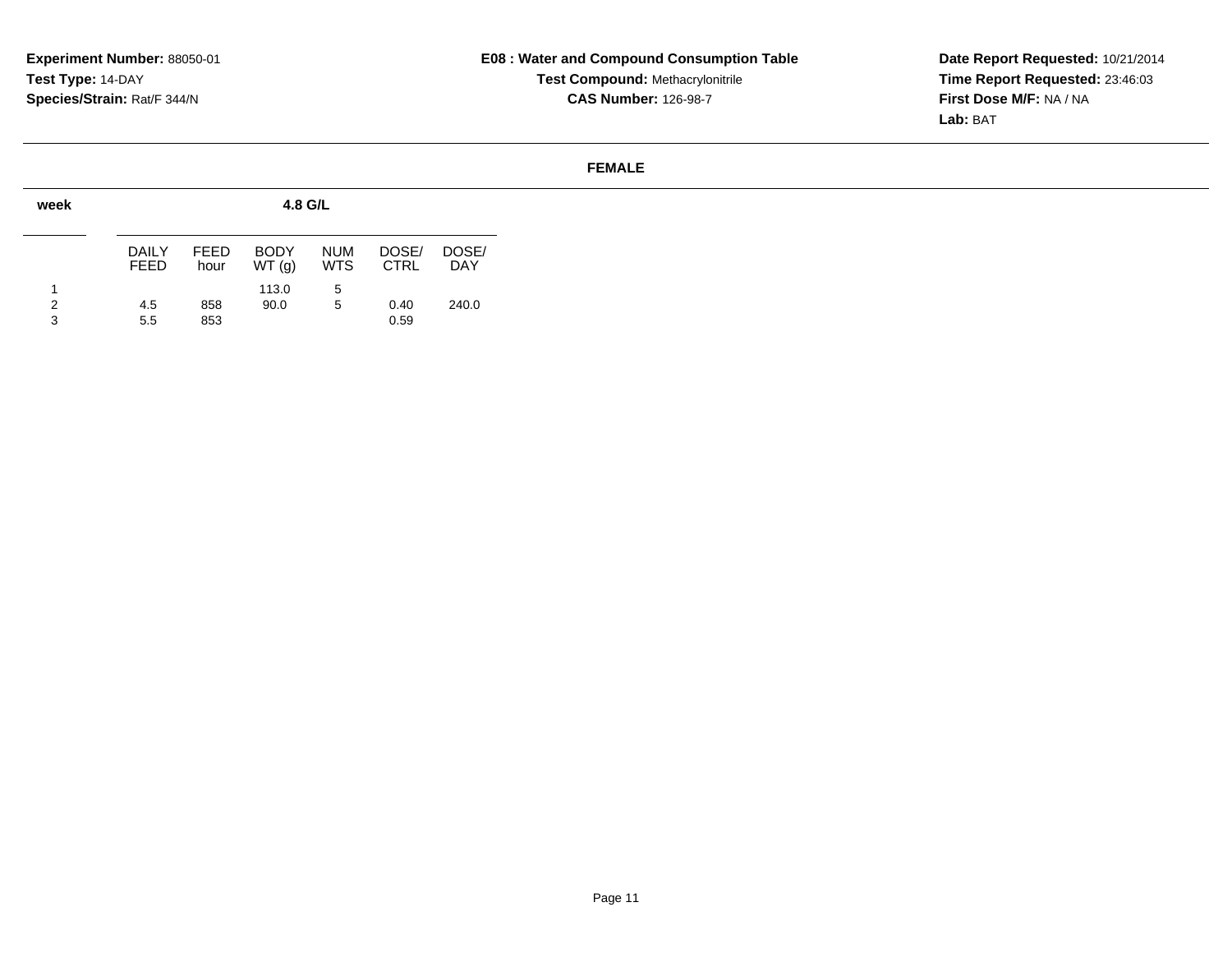# **Date Report Requested:** 10/21/2014 **Time Report Requested:** 23:46:03**First Dose M/F:** NA / NA**Lab:** BAT

| week |                       | $0$ G/L       |                      |                          |                       |                      | $0.3$ G/L            |                   |               |                     |                       |               | $0.6$ G/L            |                          |                      |                     |
|------|-----------------------|---------------|----------------------|--------------------------|-----------------------|----------------------|----------------------|-------------------|---------------|---------------------|-----------------------|---------------|----------------------|--------------------------|----------------------|---------------------|
|      | <b>DAILY</b><br>WATER | WATER<br>hour | <b>BODY</b><br>WT(g) | <b>NUM</b><br><b>WTS</b> | <b>DAILY</b><br>WATER | <b>WATER</b><br>hour | <b>BODY</b><br>WT(g) | <b>NUM</b><br>WTS | DOSE/<br>CTRL | DOSE/<br><b>DAY</b> | <b>DAILY</b><br>WATER | WATER<br>hour | <b>BODY</b><br>WT(g) | <b>NUM</b><br><b>WTS</b> | DOSE/<br><b>CTRL</b> | DOSE/<br><b>DAY</b> |
|      | 14.0                  | 121           | 113.0                | 5                        | 11.3                  | 122                  | 112.7                |                   | 0.81          | 30.1                | 11.7                  | 122           | 115.5                | 5                        | 0.84                 | 60.8                |
|      | 14.6                  | 120           | 123.1                | 5                        | 9.4                   | 120                  | 121.6                | 5.                | 0.64          | 23.2                | 9.8                   | 120           | 123.8                | 5                        | 0.67                 | 47.5                |
|      | 13.2                  | 120           |                      |                          | 10.3                  | 121                  |                      |                   | 0.78          |                     | 9.2                   | 121           |                      |                          | 0.70                 |                     |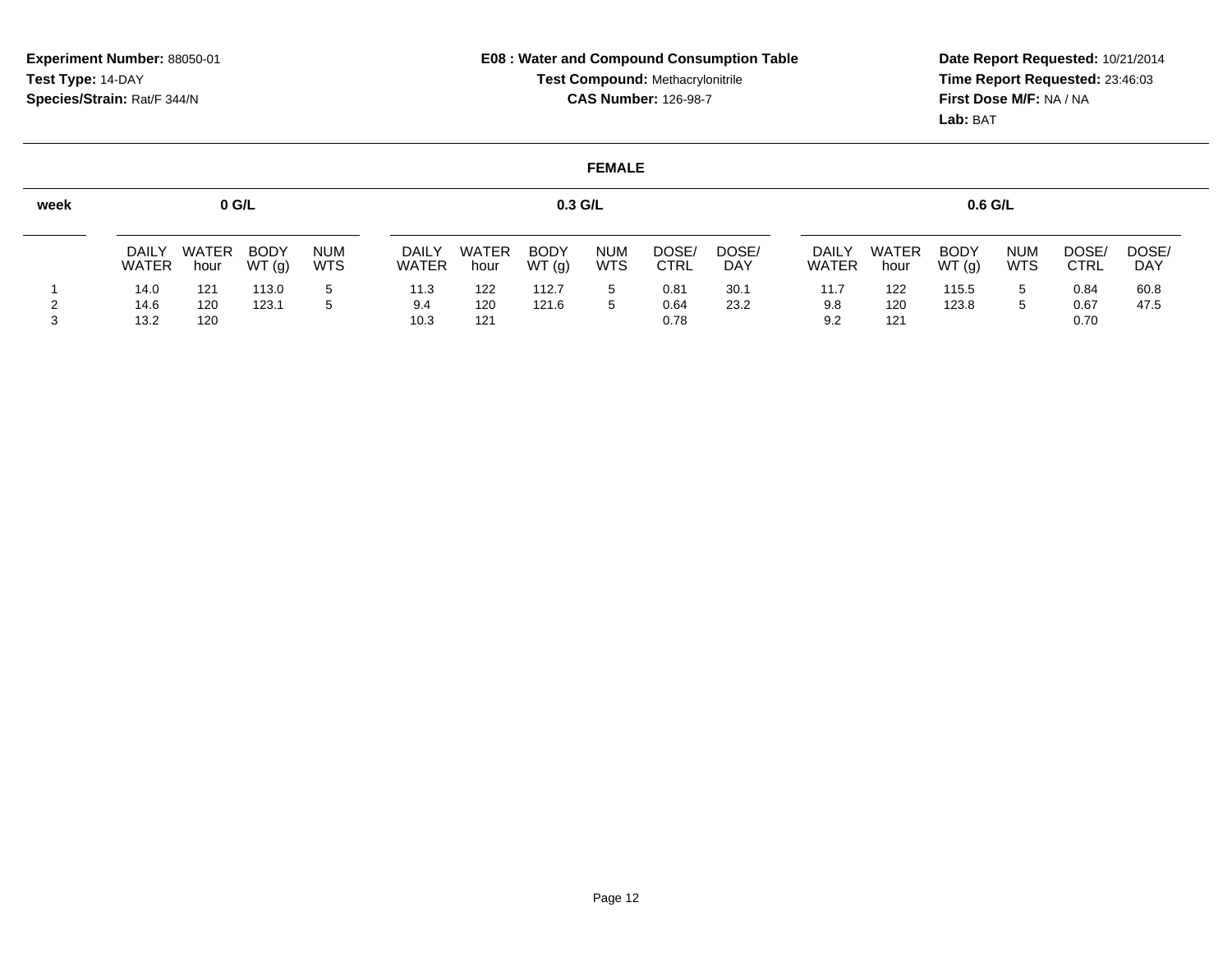# **Date Report Requested:** 10/21/2014 **Time Report Requested:** 23:46:03**First Dose M/F:** NA / NA**Lab:** BAT

| <b>WATER</b><br>hour | <b>BODY</b><br>WT(g)         | <b>NUM</b><br><b>WTS</b> | DOSE/<br><b>CTRL</b> | DOSE/<br><b>DAY</b> | DAILY<br><b>WATER</b> | <b>WATER</b><br>hour | <b>BODY</b><br>WT(g) | <b>NUM</b><br><b>WTS</b> | DOSE/<br><b>CTRL</b> | DOSE/<br><b>DAY</b> |
|----------------------|------------------------------|--------------------------|----------------------|---------------------|-----------------------|----------------------|----------------------|--------------------------|----------------------|---------------------|
| 122                  | 115.7                        | 5                        | 0.56                 | 81.9                | 4.1                   | 122                  | 113.2                | 5                        | 0.29                 | 86.9                |
| 120                  | 120.0                        | 5                        | 0.60                 | 87.0                | 5.9                   | 120                  | 105.0                | 5                        | 0.40                 | 134.9               |
| 7.9<br>8.6           | DAILY<br><b>WATER</b><br>121 |                          | $1.2$ G/L            | 0.65                |                       | 6.2                  | 121                  |                          | 2.4 G/L              | 0.47                |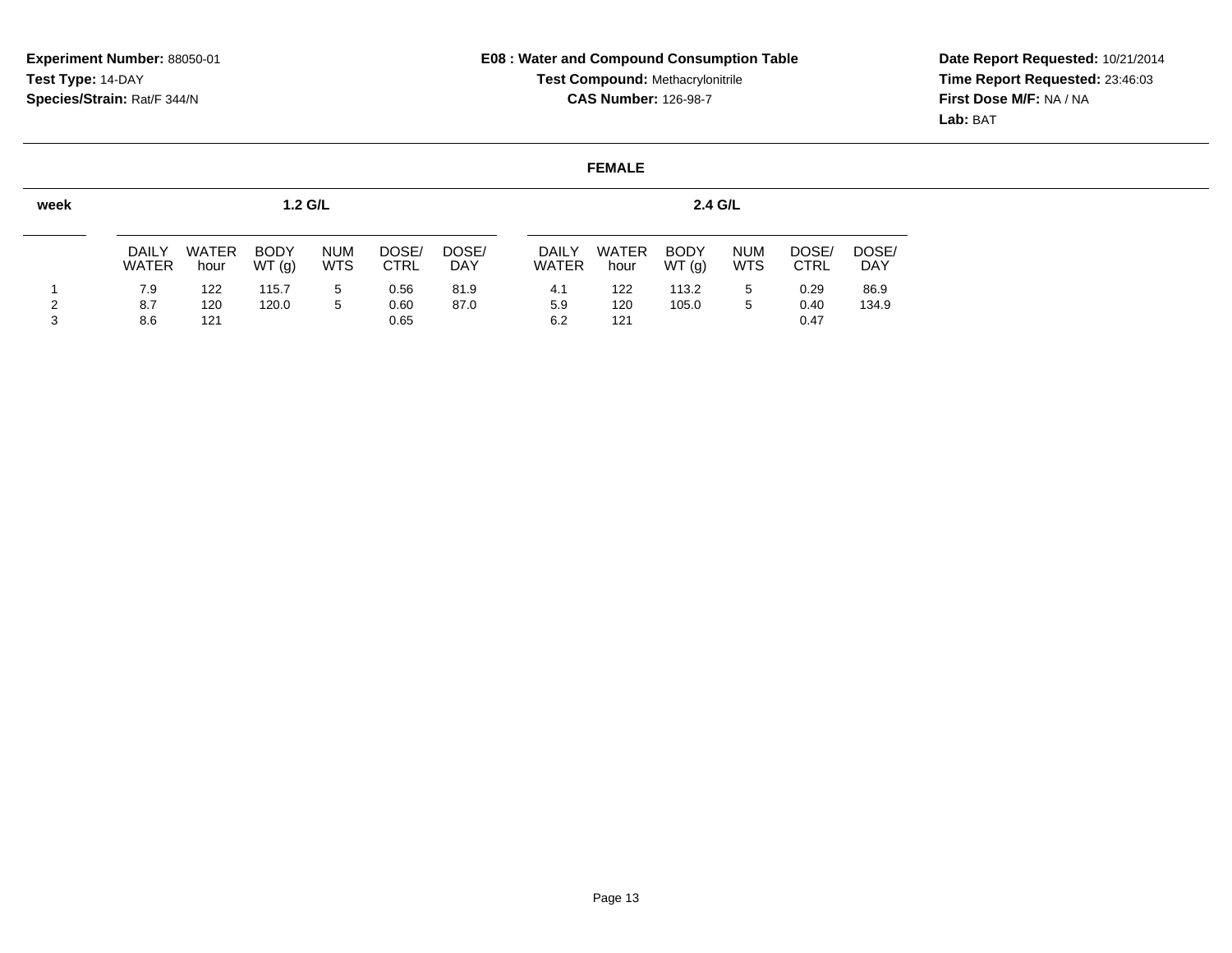**Date Report Requested:** 10/21/2014 **Time Report Requested:** 23:46:03**First Dose M/F:** NA / NA**Lab:** BAT

| week   |                       |                      | 4.8 G/L              |                          |                      |                     |
|--------|-----------------------|----------------------|----------------------|--------------------------|----------------------|---------------------|
|        | <b>DAILY</b><br>WATER | <b>WATER</b><br>hour | <b>BODY</b><br>WT(q) | <b>NUM</b><br><b>WTS</b> | DOSE/<br><b>CTRL</b> | DOSE/<br><b>DAY</b> |
| 2<br>3 | 2.4<br>3.5<br>4.0     | 122<br>119<br>122    | 113.0<br>90.0        | 5<br>5                   | 0.17<br>0.24<br>0.30 | 101.9<br>186.7      |